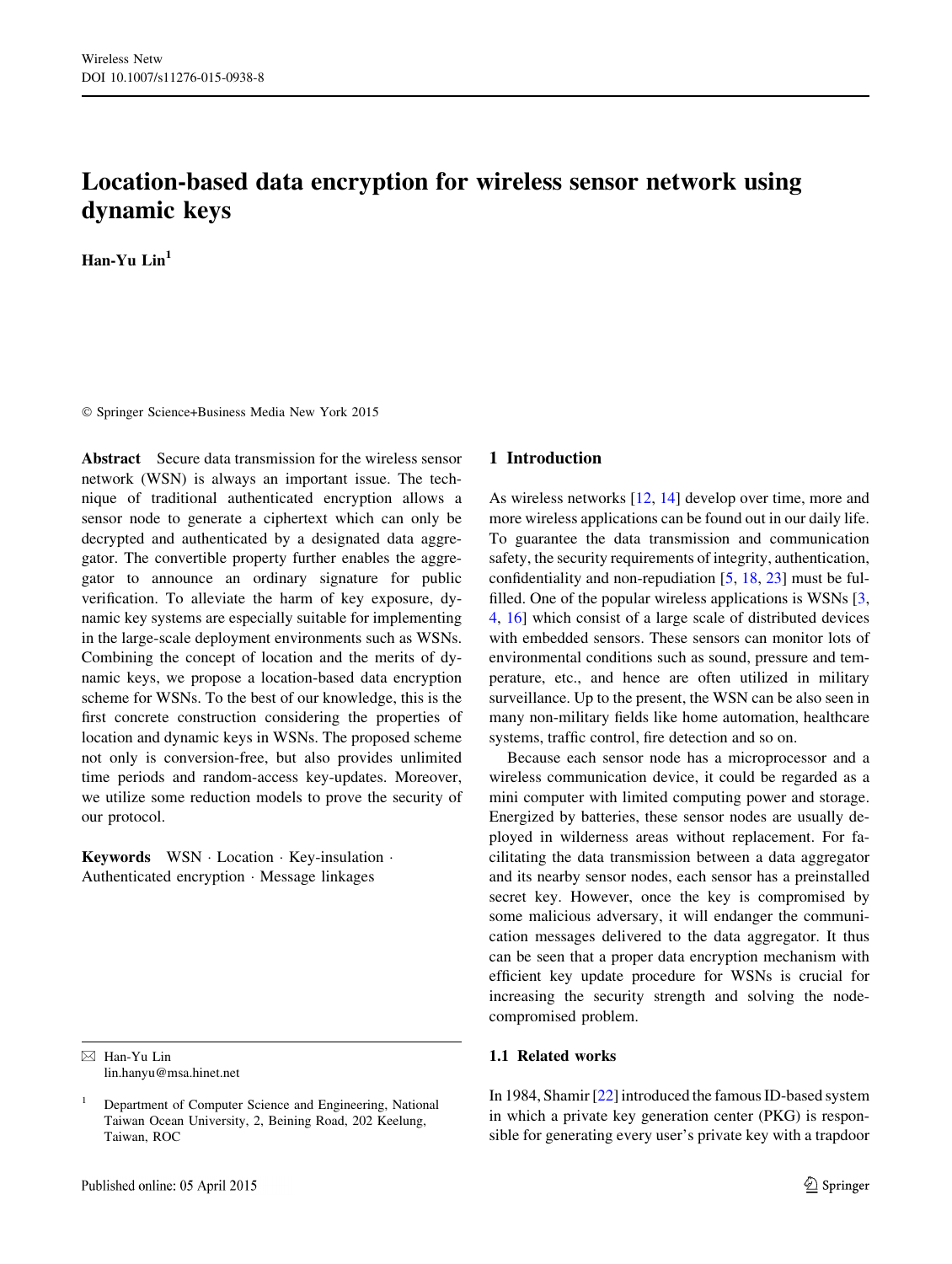one-way function. Without the secret, no one can perform the trapdoor one-way function, so as to guarantee the confidentiality of private keys. The corresponding public key is explicitly verified, as it consists of some identity information (such as the user name and e-mail address, etc.) To make the ID-based system suitable for practical implementation, in 2001, Boneh and Franklin [[2\]](#page-6-0) proposed an ID-based system from the Weil pairing. Since then, ID-based systems have been widely adopted for designing various security protocols. However, once a user's private key is accidentally compromised, the corresponding confidential information might be decoded by a malicious adversary.

To withstand above key exposure attacks, Dodis et al. [\[6](#page-6-0), [7\]](#page-6-0) addressed the first key-insulated system with dynamic private keys. In a key-insulated system, each user owns two private keys. One is a short-term private key kept secret by the user and the other is a long-term one stored in a physically-secure but computation limited device (called base or helper). With the assistance of the helper, a user can periodically update his short-term private key for performing various security protocols such as public key encryption and digital signature schemes [[8,](#page-6-0) [20,](#page-6-0) [21](#page-6-0)] at different time periods. Note that the public key of each user is still unchanged. The general idea of key-insulated systems is that even if an adversary has the knowledge of all previous private keys for some user, he cannot perform any private key operation on behalf of the user in relation to the current time period.

Considering the advantages of ID-based systems and the key-insulated ones, Hanaoka et al. [\[10](#page-6-0)] proposed the first ID-based key-insulated encryption (KIE). In their literature, they demonstrated how to construct a partially collusion resistant hierarchical identity-based encryption from arbitrary IBE. The next year, Zhou et al. [\[28](#page-7-0)] proposed an identity-based key-insulated signature scheme based on the computational Diffie–Hellman problem (CDHP). To reduce the possibility of helper exposure, Hanaoka et al. [[9\]](#page-6-0) adopted two independent helpers to construct a KIE scheme. The two helpers will be alternatively selected for helping with user's key-updates. Such a scheme is called the parallel-KIE. It can be seen that a parallel-KIE reaches a higher security level with respect to the helper's security. So far, lots of protocols [[11,](#page-6-0) [17,](#page-6-0) [24,](#page-6-0) [26\]](#page-7-0) for key-insulated systems have been proposed.

In 2005, Lazos et al. [\[15](#page-6-0)] utilized the property of location to address a location-based mechanism for securing the wireless security. The next year, Zhang et al. [[27\]](#page-7-0) further proposed a location-based compromise-tolerant security protocol for WSNs. In their scheme, the private key of each node is bound with its ID and geographic location. They also developed a so-called neighborhood authentication scheme to reduce the impact of compromised nodes. Nevertheless, both Lazos et al. and Zhang et al. failed to incorporate the advantage of dynamic keys into the design of their security protocols.

#### 1.2 Our contribution

Consider the security in WSNs, in this paper, we combine the concept of location with the advantages of dynamic keys to construct a concrete location-based data encryption mechanism for WSNs. Unlike previous location-based security mechanisms which only used unique private keys for sensors in WSNs, we incorporate the dynamic property of key-insulated systems into the design and construction of the proposed scheme. Without redeployment, each sensor node can periodically update its private key at different time periods. The proposed scheme possesses the properties of conversion-free, unlimited time periods and randomaccess key-updates. Moreover, a theoretic proof model is adopted to demonstrate the feasibility of our work.

#### 2 Proposed protocol

There are four involved parties of our protocol, including a PKG, a helper (embedded chipset), a sensor node and a designated data aggregator. Initially, the PKG is responsible for generating each node's initial private key and a master helper key. At the beginning of every time period  $i$ , a sensor node can update its  $i$ -th short-term private key with the helper's aid. Let  $(ID_A, l_A)$  and  $(ID_B, l_B)$  be a sensor node and a data aggregator along with their corresponding locations, respectively. Figure 1 shows how the four parties collaborate with each other. Details of each phase are described below:

**Setup:** Taking as input  $1^k$  where k is a security parameter, the PKG first chooses a master secret key  $s \in_R Z_q$  and a master helper key  $w \in_R Z_q$ . The corresponding public keys are computed as  $P_{TA} = sP$ and  $P_{HK} = wP$ . The master helper key w is then prestored in the helper. Let  $(G_1, +)$  and  $(G_2, \times)$  be two groups of the same prime order q where  $|q| = k$ , P a generator of order q over  $G_1$ , e:  $G_1 \times G_1 \rightarrow G_2$  a bilinear pairing, H:  $\{0, 1\}^k \rightarrow G_1, F_1: G_1 \times G_2 \rightarrow Z_q$ ,  $F_2$ : {0, 1}<sup>k</sup> × {0, 1}<sup>\*</sup> ×  $G_1$  ×  $G_2$  ×  $G_2$  →  $Z_q$  and  $F_3$ :



Fig. 1 A block diagram illustrating the four collaborated parties of our protocol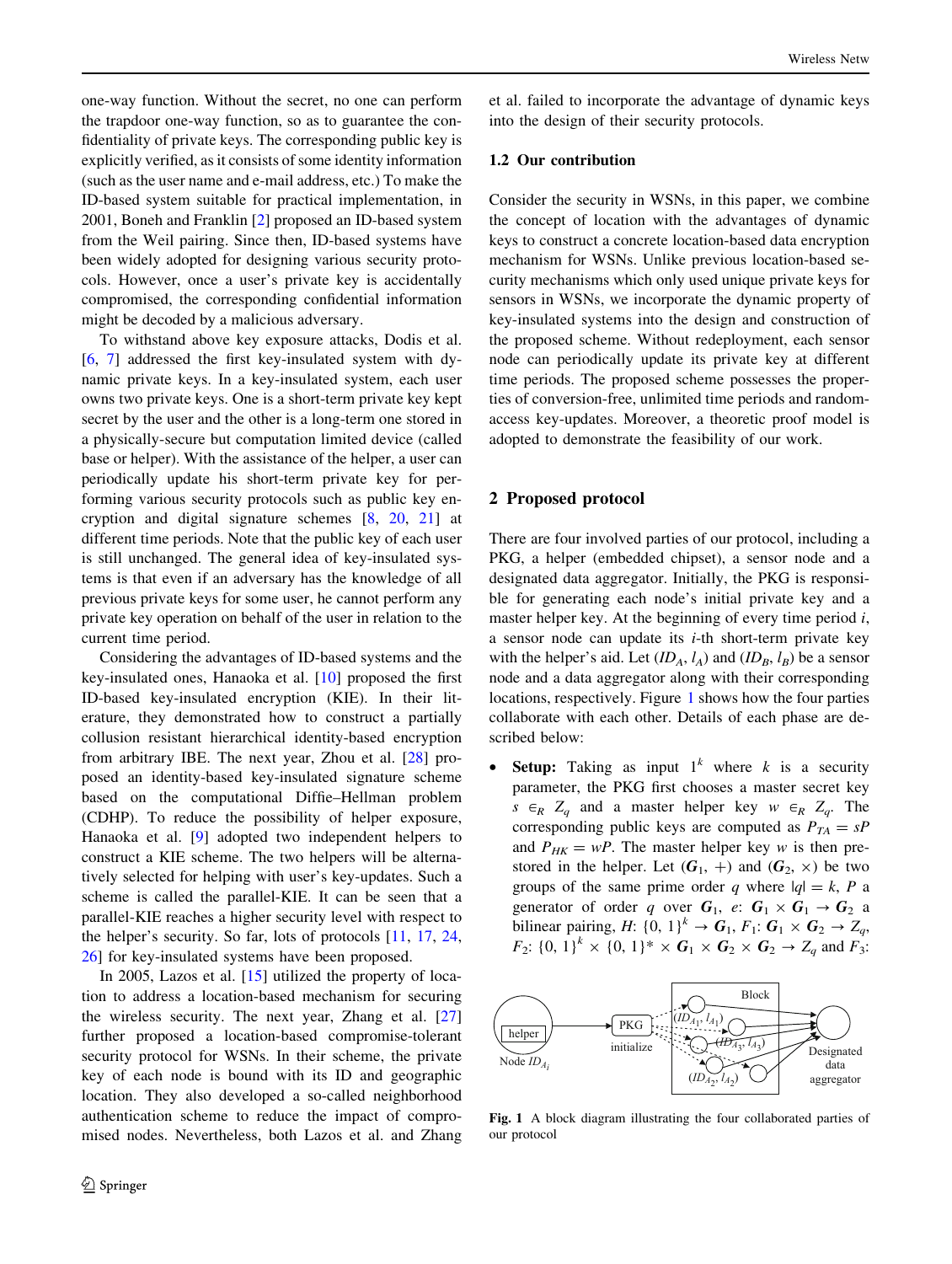$Z_a \rightarrow Z_a$  collision resistant hash functions. The public parameter *params* includes  $\{P_{TA}, P_{HK}, G_1, G_2, q, P, e, \}$  $H, F_1, F_2, F_3$ .

- KeyExtract (KE): The PKG computes the initial private key for ID<sub>A</sub> as  $S_{A, 0} = sH(D_A, l_A) + wH(D_A, l_B)$  $l_A$ , 0). The corresponding public key is computed as  $\sigma_A = e(P_{TA}, H(ID_A, l_A)).$
- **KeyUpdate (KU):** For any time period  $i \in \{1, ..., N\}$ , the helper first generates the corresponding helper key as  $HK_{A, i} = w[H(ID_A, l_A, i) - H(ID_A, l_A, i - 1)].$  Then the sensor node can update its private key by computing  $S_{A, i} = S_{A, i - 1} + H K_{A, i}$ . The values  $(S_{A, i - 1}, H K_{A, i})$ are deleted subsequently. Figure 2 illustrates the update of private keys with different time periods.
- Encryption (EN): For encrypting a packet  $M = M_1$  ||  $M_2$  || ... ||  $M_1$  at any time period  $i \in \{1, ..., N\}, ID_A$ chooses  $r \in_R Z_a$  and  $C_0 = 0$  to compute  $R = rP$ ,  $d_B = [e(P_{HK}, H(ID_B, l_B, i))\sigma_B]^r$ ,  $d_A = [e(P_{HK}, H(ID_A, i))\sigma_B]^r$  $[l_A, i)]\sigma_A]$ ,  $C_v = M_v \cdot F_3(C_{v-1} \oplus F_1(R, d_B))$ , for  $v = 1, 2,..., l$ , and  $Q = (r + F_2(i, M, R, d_A, d_B))S_{A, i}$ . The ciphertext for M is  $\delta = (i, C_1, C_2, ..., C_l, R, Q, d_A)$ .
- **Decryption-and-Verification (DV):** To decrypt  $\delta$ , the data aggregator  $ID_B$  first derives  $d_B = e(R, S_{B, i})$ , computes  $M_v = C_v \cdot F_3(C_{v-1} \oplus F_1(R, d_B))^{-1}$ , for  $v = 1, 2,..., l$ , and then recovers the original packet  $M = M_1 \parallel M_2 \parallel \ldots \parallel M_l$ .  $ID_B$  further verifies its authenticity by checking if  $e(P,Q) = d_A \cdot [\sigma_A \cdot e(P_{HK},$  $H(ID_A, l_A, i))]^{F_2(i,M,R,d_A,d_B)}$ . Figure 3 shows the EN and DV processes for a packet  $M = M_1 || M_2 || ... || M_l$ .

The correctness of each datagram  $M_{\nu}$  is shown as follows:

$$
C_{\nu} \cdot F_{3}(C_{\nu-1} \oplus F_{1}(R, d_{B}))^{-1}
$$
  
=  $C_{\nu} \cdot F_{3}(C_{\nu-1} \oplus F_{1}(R, e(R, S_{B,i})))^{-1}$   
=  $C_{\nu} \cdot F_{3}(C_{\nu-1} \oplus F_{1}(R, e(R, sH(ID_{B}, l_{B}))$   
+  $wH(ID_{B}, l_{B}, i))))^{-1}$   
=  $C_{\nu} \cdot F_{3}(C_{\nu-1} \oplus F_{1}(R, e(R, sH(ID_{B}, l_{B}))e$   
 $(R, wH(ID_{B}, l_{B}, i))))^{-1}$   
=  $C_{\nu} \cdot F_{3}(C_{\nu-1} \oplus F_{1}(R, e(sR, H(ID_{B}, l_{B}))e$   
 $(wR, H(ID_{B}, l_{B}, i))))^{-1}$   
=  $C_{\nu} \cdot F_{3}(C_{\nu-1} \oplus F_{1}(R, e(srP, H(ID_{B}, l_{B}))e$   
 $(wrP, H(ID_{B}, l_{B}, i))))^{-1}$   
=  $C_{\nu} \cdot F_{3}(C_{\nu-1} \oplus F_{1}(R, e(P_{TA}, rH(ID_{B}, l_{B}))e$   
 $(P_{HK}, rH(ID_{B}, l_{B}, i))))^{-1}$   
=  $C_{\nu} \cdot F_{3}(C_{\nu-1} \oplus F_{1}(R, d_{B}))^{-1}$   
=  $M_{\nu} \cdot F_{3}(C_{\nu-1} \oplus F_{1}(R, d_{B})) \cdot F_{3}(C_{\nu-1} \oplus F_{1}(R, d_{B}))^{-1}$   
=  $M_{\nu}$ 



Fig. 2 The update of private keys with different time periods



Fig. 3 The EN and DV processes for a packet M

The correctness for the authenticity of the recovered packet M can also be verified below:

$$
e(P,Q)
$$
  
\n
$$
= e(P, (r + F_2(i, M, R, d_A, d_B))S_{A,i})
$$
  
\n
$$
= e(P, (r + F_2(i, M, R, d_A, d_B))(sH(ID_A, l_A) + wH(ID_A, l_A, i)))
$$
  
\n
$$
= e(P, (r + F_2(i, M, R, d_A, d_B))(sH(ID_A, l_A)))
$$
  
\n
$$
\times e(P, (r + F_2(i, M, R, d_A, d_B))(wH(ID_A, l_A, i)))
$$
  
\n
$$
= e(P, r s H(ID_A, l_A))e(P, F_2(i, M, R, d_A, d_B)(sH(ID_A, l_A)))
$$
  
\n
$$
\times e(P, r w H(ID_A, l_A, i))e(P, F_2(i, M, R, d_A, d_B)(wH(ID_A, l_A, i)))
$$
  
\n
$$
= \sigma_A^r \times \sigma_A^{F_2(i, M, R, d_A, d_B)}e(P_{HK}, rH(ID_A, l_A, i))
$$
  
\n
$$
= d_A \times \sigma_A^{F_2(i, M, R, d_A, d_B)}e(P_{HK}, F_2(i, M, R, d_A, d_B)H(ID_A, l_A, i))
$$
  
\n
$$
= d_A \times [\sigma_A \times e(P_{HK}, H(ID_A, l_A, i))]^{F_2(i, M, R, d_A, d_B)}
$$

#### 3 Security analyses

Two fundamental security assumptions employed in our protocol are CDHP over elliptic curves and BDHP described below [\[2](#page-6-0)]:

CDHP (Computational Diffie–Hellman Problem) over elliptic curves Let P be a random point in  $G_1$  and  $a, b \in_R$  $Z_q^*$ . It is computationally infeasible to derive abP from a given instance  $(P, aP, bP)$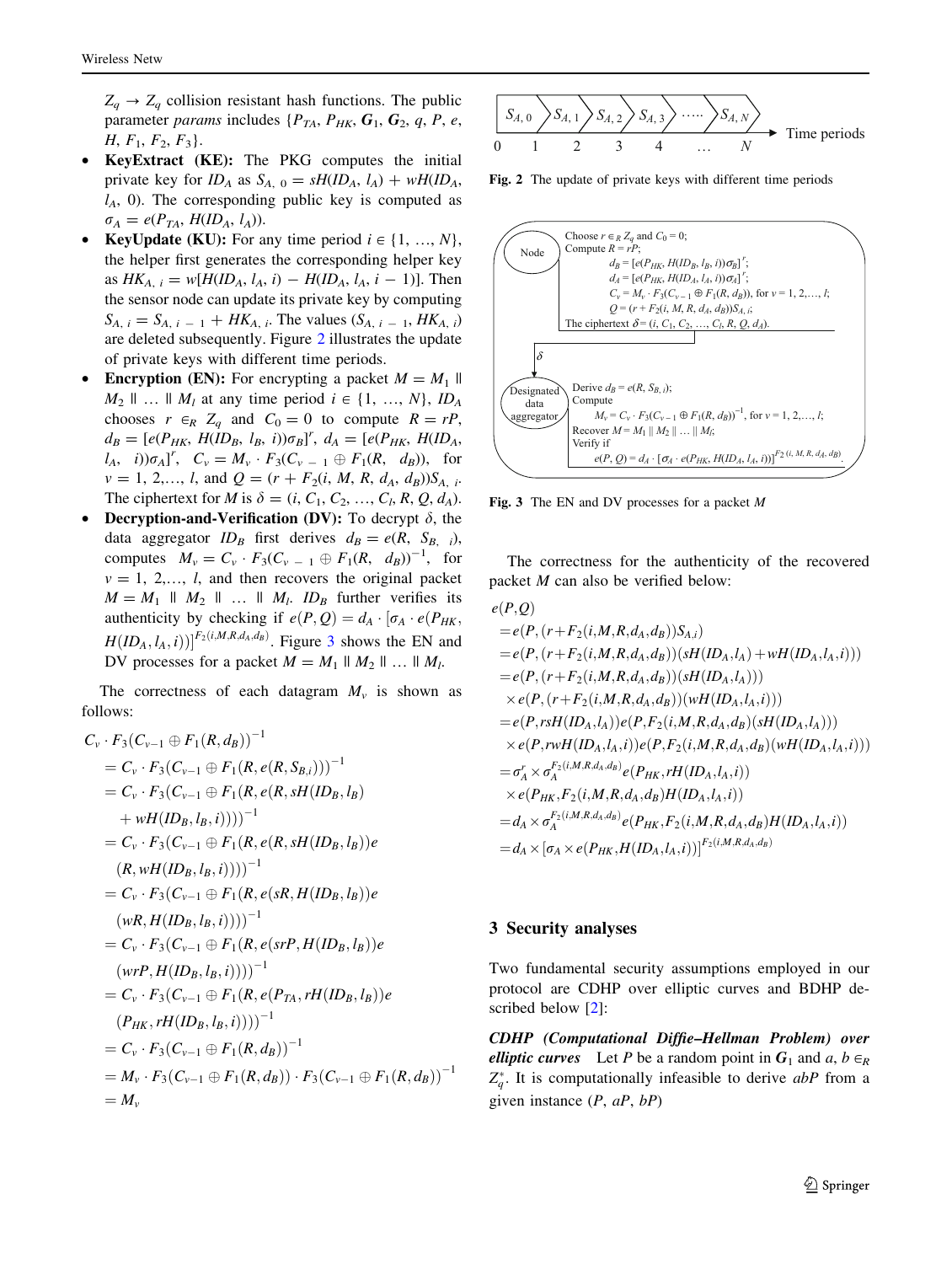**BDHP** (Bilinear Diffie–Hellman Problem) Let P be a generator,  $A = aP$ ,  $B = bP$  and  $C = cP$  for some a, b,  $c \in Z_a$ . It is computationally infeasible to derive  $e(P, \theta)$  $P)^{abc} \in G_2$  from a given an instance  $(P, A, B, C) \in G_1^4$ .

When it comes to the security requirements of any hybrid security protocol providing encryption and digital signature, we should consider the property of confidentiality against indistinguishability under adaptive chosenciphertext attacks (IND-CCA2) and that of unforgeability against existential forgery under adaptive chosen-message attacks (EF-CMA). We use well-defined theoretic proof models to show the security of our approach as Theorems 1 and 2.

**Theorem 1** The proposed protocol is  $(t, \varepsilon)$ -secure against IND-CCA2 if no probabilistic adversary is able to break the BDHP within polynomial-time and with the advantage  $\varepsilon'.$ 

Proof In the notion of adaptive chosen-ciphertext attacks, we assume that within the polynomial-time  $t$ , there is a probabilistic adversary  $A$  who is able to break the proposed scheme with non-negligible advantage  $\varepsilon$ . The adversary  $A$ is permitted to issue the queries of  $H$ ,  $F_1$ ,  $F_2$ , KE, HK (helper key), KU, EN and DV, meaning that the result for these queries can only be obtained through a challenger. The total times limitations for above queries are  $q_H$ ,  $q_F$ .  $q_F$ ,  $q_{KE}$ ,  $q_{HK}$ ,  $q_{KU}$ ,  $q_{EN}$  and  $q_{DV}$ , respectively. We claim that if  $A$  exists, a polynomial-time algorithm  $B$  extended from A is able to compute  $e(P, P)^{xyz}$  for the BDHP instance  $(P, xP, yP, zP)$ . Let  $F_3$  be a collision resistant hash function. In the following processes,  $\beta$  acts as a challenger to A.

Setup: B first initializes the Setup( $1^k$ ) phase to obtain params = { $G_1$ ,  $G_2$ ,  $q$ ,  $P$ ,  $e$ ,  $F_3$ } and sets  $P_{TA} = uP$ ,  $P_{HK} = xP$  where  $u \in_R Z_q$ . Then (params,  $P_{TA}$ ,  $P_{HK}$ ) is sent to the adversary A.

**Phase 1:** For each query made by  $A$  in the time period  $i \in \{1, ..., N\}, \mathcal{B}$  responses as follows:

- $H(D_i, l_i)$  queries: B first checks a maintained table H\_list for previous inquiries. If there is no matched entry, B chooses  $h_i \in_R Z_q$ , adds one entry  $(ID_i, l_i, h_i, h_j]$ P) and then returns  $h_i$  P.
- $F_1(R_i, d_i)$  queries: B first searches a maintained table  $F_1$ \_list for previous inquiries. If there is no matched entry, B chooses  $f_1 \in_R Z_q$ , inserts one entry  $(R_j, d_j, f_1)$ and finally returns  $f_1$ .
- $F_2(i, M_j, R_j, d_j, d_j')$  queries: B first checks a maintained table  $F<sub>2</sub>$  list for previous inquiries. If no entry matches, B chooses  $f_2 \in_R Z_q$ , adds one entry  $(i, M_j, R_j, d_j, d'_j, f_2)$ and then returns  $f_2$ .
- $KE(ID_i)$  queries: B returns the initial private key  $S_{i, 0} = h_i(uP) + (h_{i, 0})xP$ .
- $HK(i, ID_i, l_i)$  queries: B returns the helper key  $HK_{i, i} = (h_{i, i})xP - (h_{i, i} = 1)xP.$
- $KU(i, ID<sub>j</sub>, l<sub>j</sub>)$  queries: B returns the private key  $S_{i, i} = h_i(uP) + (h_{i, i})xP.$
- $EN(i, M, ID<sub>A</sub>, ID<sub>B</sub>)$  queries: B first derives the private key  $S_{A, i} = h_A(uP) + (h_{A, i})xP$  and follows the steps of EN algorithm to return a corresponding ciphertext  $\delta = (i, C, R, Q, d_A).$
- $DV(\delta, ID_A, ID_B)$  queries: B first computes the private key  $S_{B, i} = h_B(uP) + (h_{B, i})xP$  and then runs the DV algorithm. If the recovered packet is valid, returns  $\{M,$  $\Omega = (i, R, Q, d_A, d_B)$ ; else, an error symbol  $\P$  is returned.

**Challenge:** A chooses two fresh identities  $(ID_A^*, ID_B^*)$ , two packets,  $M_0$  and  $M_1$ , of equal length and a time period  $i^* \in \{1, ..., N\}$ . The challenger B flips a coin  $\lambda \leftarrow \{0, 1\}$ and produces a ciphertext  $\delta^*$  for  $(i^*, M_\lambda, ID_A^*, ID_B^*)$  as follows:

- 1. Insert the entry  $((ID_B^*, l_B^*, i^*), null, yP)$  into H\_list, i.e., implicitly define  $H(ID_{B}^{*}, l_{B}^{*}, i^{*}) = yP$  where y is unknown to  $B$ .
- 2. Choose  $Q^* \in_R G_1$ ,  $C_0^* = 0$  and set  $R^* = zP$ ;
- 3. Compute  $d_A^* = e(uP, (h_A^*)(zP)) \cdot e(xP, (h_{A,i^*}^*))zP);$
- 4. Choose  $f_1^* \in_R Z_q$  and insert the entry  $(R^*$ , null,  $f_1^*$ ) into  $F_1$ \_list, i.e., implicitly define  $F_1(R^*, d_B^*) = f_1^*$  where  $d_B^*$ is unknown to  $B$ .
- 5. Compute  $C_v^* = M_v^* \cdot F_3(C_{v-1}^* \oplus f_1^*)$ , for  $v = 1, 2, ..., l$ .

The ciphertext  $\delta^* = (i^*, C_1^*, C_2^*, ..., C_l^*, R^*, Q^*, d_A^*)$  is then sent to  $A$  as a target challenge.

**Phase 2:** A is able to issue new queries as those stated in Phase 1 except the HK( $i^*$ ,  $ID_B^*$ ), KU( $i^*$ ,  $ID_B^*$ ) and DV( $\delta^*$ ,  $ID_A^*$ ,  $ID_B^*$ ) queries. B might directly terminate in the event that A queries HK( $i^* + 1$ ,  $ID_B^*$ ). When A asks DV( $\delta$ ,  $ID_A$ ,  $ID_B^*$ ) where  $\delta = (i^*, C_1, C_2, ..., C_l, R, Q, d_A)$ ,  $\beta$  checks  $F_1$ \_list table for a possible entry  $(R_i, d_i, f_1)$  where  $R_i = R$ and then computes  $M_v = C_v \cdot F_3(C_{v-1} \oplus f_1)^{-1}$ , for  $v = 1, 2,..., l.$  If  $e(P,Q) = d_A \cdot [\sigma_A \cdot e(uP, H(ID_A, l_A,$  $[i])$ ]<sup>F<sub>2</sub>(i<sup>\*</sup>,M,R,d<sub>A</sub>,d<sub>B</sub>)</sup>, the packet M and its signature  $\Omega = (i^*, R,$ Q,  $d_A$ ,  $d_i$ ) is returned. Otherwise, send an error symbol back.

Analysis of the game: In Phase 2,  $\beta$  can derive the private key  $S_{A^*, i^*} = (h^*_A)(uP) + (h^*_{A,i^*})xP$  where  $i^* \in \{1,$ ...,  $N$ } to respond each EN query in relation to  $ID_A^*$ . Consider the case that a DV( $\delta$ ,  $ID_A$ ,  $ID_B^*$ ) query might return  $\P$  for a valid  $\delta = (i^*, C_1, C_2, ..., C_l, R, Q, d_A)$  seeing that the corresponding  $F_1(R, d_B^*)$  query has never been made. However, the probability for such an event is not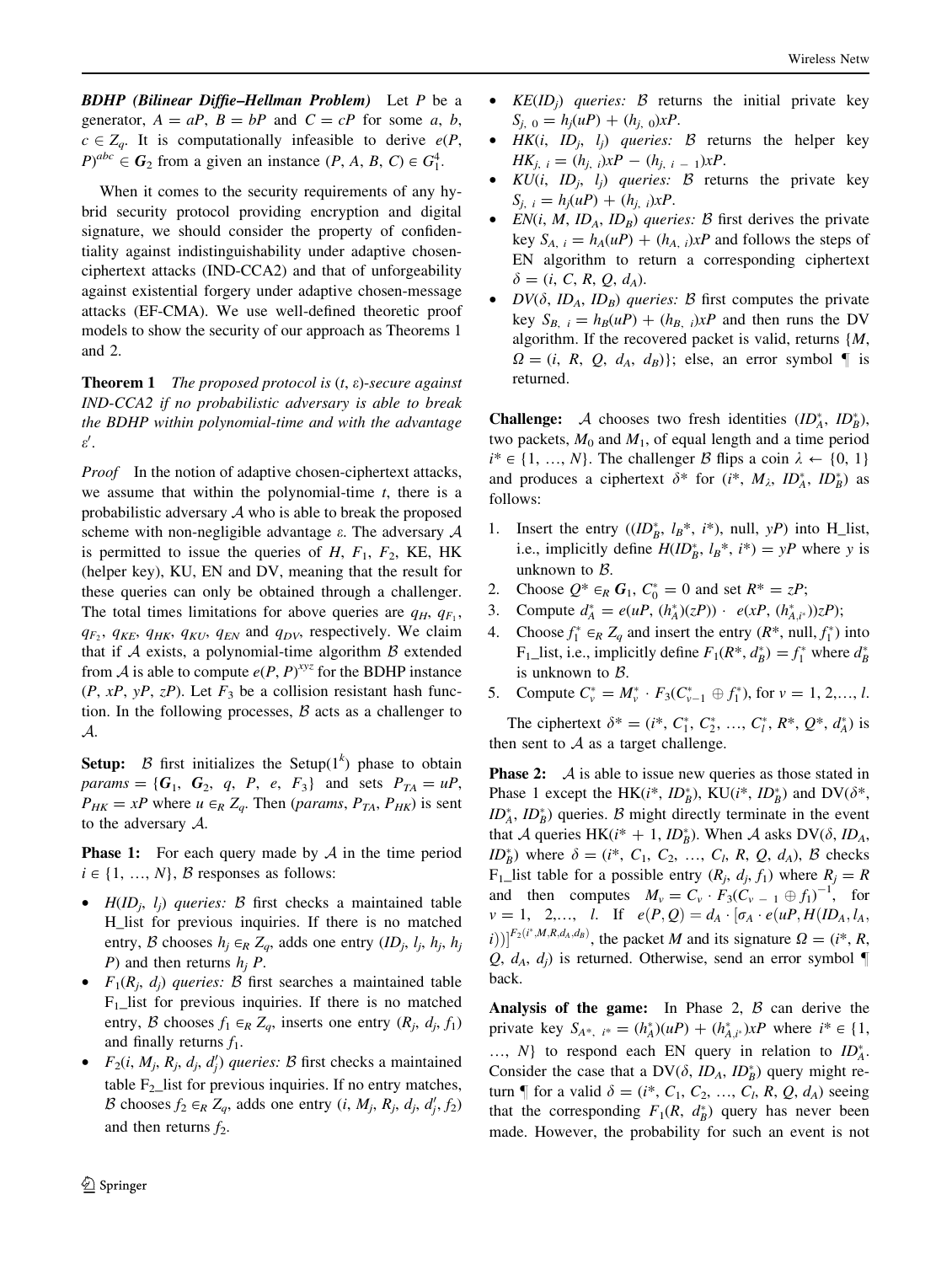greater than  $(q_{DV})2^{-k}$  for total DV inquiries. We express it as DV\_ERR and Pr[DV\_ERR]  $\leq (q_{SRV})2^{-k}$ . Additionally, when A queries HK( $i^* + 1$ ,  $ID_B^*$ ,  $l_B$ ),  $\beta$  aborts directly. We represent such an event as HK\_ERR and Pr[HK\_ERR]  $\leq ((N-1)q_H)^{-1}$ . Note that in the challenge phase, B generates a simulated ciphertext  $\delta^* = (i^*, C_1^*, C_2^*, ..., C_l^*)$  $R^*$ ,  $Q^*$ ,  $d_A^*$ ) where  $H(ID_B^*, l_B^*, i^*) = yP$  and  $R^* = zP$ , which implies  $d^*$  is implicitly defined as

$$
d_B^* = e(P_{TA}, zH(ID_B^*, l_B^*))e(P_{HK}, zH(ID_B^*, l_B^*, i))
$$
  
=  $e(uP, h_B^*(zP))e(xP, z(yP))$   
=  $e(uP, h_B^*(zP))e(P, P)^{xyz}$ .

Let NA denote that the simulation is perfect and such probability depends on the event that the  $F_1(R^*, d_B^*)$  query is never made in Phase 2. We use  $QF_1^*$  to stand for that such an event indeed happens in Phase 2. When the entire simulation is perfect,  $A$  has no advantage in returning a correct  $\lambda$  due to the randomness of simulation, i.e.,  $Pr[\lambda' = \lambda \mid NA] = 1/2$ . Based on the theorem of probability inequality, we can also have  $|Pr[\lambda' = \lambda]-1/2|$  $(1/2)$  Pr[ $\neg$ NA]. By the initial assumption, A has non-negligible probability  $\varepsilon$  to break the proposed scheme. Consequently, we can derive

$$
\varepsilon = | \Pr[\lambda' = \lambda] - 1/2 |
$$
  
\n
$$
\leq (1/2) \Pr[\neg NA]
$$
  
\n
$$
\leq (1/2) (\Pr[QF_1^*] + \Pr[DV\_ERR] + \Pr[HK\_ERR])
$$

which means that

$$
Pr[QF_1^*] \ge 2\varepsilon - Pr[SRV\_ERR] - Pr[HK\_ERR]
$$

$$
\ge 2\varepsilon - \frac{q_{DV}}{2^k} - \frac{1}{(N-1)q_H}
$$

and the value  $d^*_B = e(uP, h^*_B(zP))e(P, P)^{xyz}$  would be stored in  $F_1$ \_list on condition that QF<sup>\*</sup><sub>1</sub> occurs. Hence, we claim that  $B$  is able to solve the given BDHP instance by computing  $e(uP, h_B^*(zP))^{-1}d_B^*$  and the success probability is

$$
\varepsilon' \ge \left( q_{F1}^{-1} \right) \left( 2\varepsilon - \frac{q_{DV}}{2^k} - \frac{1}{(N-1)q_H} \right).
$$

**Theorem 2** The proposed protocol is  $(t, \varepsilon)$ -secure against EF-CMA if no probabilistic adversary is able to break the CDHP within polynomial-time and with the advantage  $\varepsilon'$ .

Proof In the notion of adaptive chosen-message attacks, we suppose that within the polynomial-time  $t$ , there is a probabilistic adversary  $A$  who is able to break the proposed scheme with non-negligible advantage  $\varepsilon$ . The adversary is allowed to make queries defined in Theorem 1 except DV. We claim that if  $A$  exists, a polynomial-time algorithm  $B$  extended from  $A$  is able to compute  $xyP$  for the CDH instance  $(P, xP, yP)$ . We will utilize the Forking Lemma [[19\]](#page-6-0) to prove this theorem. Let  $F_3$  also be a collision resistant hash function and  $\beta$  acts as a challenger to A.

Setup:  $\beta$  first initializes the Setup(1<sup>k</sup>) phase to obtain params = { $G_1$ ,  $G_2$ ,  $q$ ,  $P$ ,  $e$ ,  $F_3$ } and selects a random tape  $\theta$ (consisting of a long sequence of random bits). Next  $B$  sets  $P_{TA} = uP$ ,  $P_{HK} = xP$  where  $u \in_R Z_q$  and simulates two runs of the proposed protocol A on input (params,  $P_{TA}$ ,  $P_{HK}$ ,  $\theta$ ).

**Phase 1:**  $\mathcal A$  can adaptively ask allowed queries and  $\mathcal B$ responds just like those defined in Theorem 1. Note that when A queries  $H(ID_A, l_A, i)$ ,  $B$  responses with  $yP$ . In the event that A queries HK( $i + 1$ ,  $ID_A$ ,  $l_A$ ), B aborts directly.

Analysis of the game: Since  $\beta$  directly aborts whenever A asks HK( $i + 1$ , ID<sub>A</sub>,  $l_A$ ), we denote the situation as HK\_ERR and Pr[HK\_ERR]  $\leq ((N - 1)q_H)^{-1}$ . Let EN-V be the case that a ciphertext  $\delta^* = (i^*, C_1^*, C_2^*, ..., C_l^*, R^*,$  $Q^*$ ,  $d_A^*$ ) for  $M^*$  in relation to  $(ID_A^*, ID_B^*)$  is valid, meaning that  $Pr[EN - V] = \varepsilon$  by the initial assumption. Consider the case that A produces a valid  $\delta^*$  without querying  $F_2(i^*$ ,  $M^*$ ,  $R^*$ ,  $d_A^*$ ,  $d_B^*$ ). That is,  $\mathcal A$  guesses the correct  $f_2$ , denoted as NH and we know that  $Pr[NH] \le 2^{-k}$ . Then, we can express the probability that a forgery  $\delta^* = (i^*, C_1^*, C_2^*, \dots,$  $C_l^*$ ,  $R^*$ ,  $Q^*$ ,  $d_A^*$ ) is valid and the corresponding  $F_2$  query is also made as  $Pr[(EN - V \land \neg NH) | \neg HK\_ERR] \ge$  $\varepsilon - \frac{1}{2^k}$  $\frac{1}{(z-\frac{1}{2^k})}\left(1-\frac{1}{(N-1)q_H}\right)$ . When  $i^* = i$  and  $ID_A^* = ID_A$ , we obtain

$$
\varepsilon^* = Pr[(EN - V \wedge \neg NH) | \neg HK\_ERR
$$
  
 
$$
\wedge (i^* = i, ID_A^* = ID_A)]
$$
  
 
$$
\geq \left(\varepsilon - \frac{1}{2^k}\right) \left(1 - \frac{1}{(N - 1)q_H}\right) \left(\frac{1}{N \cdot q_H}\right)
$$
  
 
$$
= \left(\varepsilon - \frac{1}{2^k}\right) \left(\frac{(N - 1)q_H - 1}{(N^2 - N)q_H^2}\right)
$$

 $\beta$  again runs the second simulation on the same input (*params*,  $P_{TA}$ ,  $P_{HK}$ ,  $\theta$ ) and responses with identical values as those in the first run. When A asks  $F_2(i^*, M^*, R^*, d_A^*, d_B^*)$ , B returns a different value  $f_2^{**} \in R \, Z_q$ . Based on the "Forking" lemma'', if A finally generate another valid forgery  $\delta^{**} = (i^*, C_1^*, C_2^*, ..., C_l^*, R^*, Q^{**}, d_A^*)$  with  $i^* = i$ ,  $ID_A^* = ID_A$  and  $F_2(i^*, M^*, R^*, d_A^*, d_B^*) \neq F_2(i^*, M^*, R^*, d_A^*,$  $d_B^*$ ), B could derive  $e(P, Q^* - Q^{**}) = [e(uP, (h_{A^*})P)$ .  $e(xP, yP)|^{(f_{2^*} - f_{2^{**}})}$  and then solve the given CDH instance by computing  $xyP = (f_{2^*} - f_{2^{**}})^{-1}[(Q^* - Q^{**}) - (f_{2^*} - f_{2^{**}})]$  $u(h_{A^*})P$ . To evaluate B's success probability, we can first utilize the ''Splitting lemma'' [[19\]](#page-6-0) to learn that the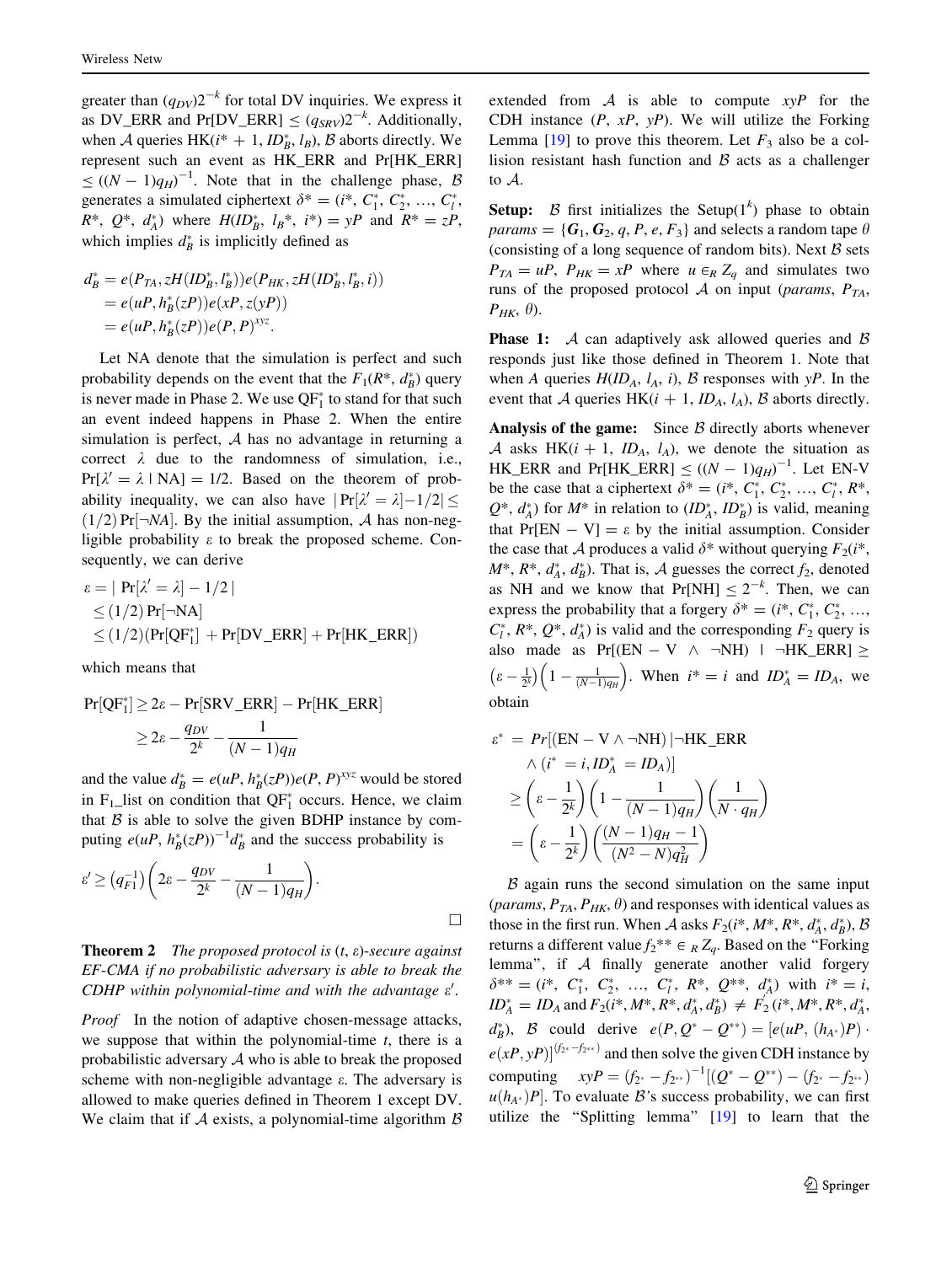probability for A to generate a valid forgery in the second run is at least  $(2^{-1}\epsilon)^2 = 4^{-1}\epsilon^2$ . Since we have known that the probability to eventually create another valid  $\delta^{**} = (i^*, C^*_1,$  $C_2^*$ , ...,  $C_l^*$ ,  $R^*$ ,  $Q^{**}$ ,  $d_A^*$ ) with  $F_2(i^*$ ,  $M^*$ ,  $R^*$ ,  $d_A^*$ ,  $d_B^*$ )  $\neq F_2'(i^*, M^*, R^*, d_A^*, d_B^*)$  by A is  $q_{F_2}^{-1}$ , the success probability for  $B$  after two simulation runs can be represented as  $\varepsilon' \geq (4q_{F_2})^{-1} \left| (\varepsilon - \frac{1}{2^k}) \right|$  $\int_{C} \frac{1}{\sqrt{(N-1)q_H-1}}$  $(N^2 - N)q_H^2$  $\lceil (N-1) \cdot (N-1) \rceil^3$  $\Box$ 

Based on our location-based data encryption mechanism, we further consider the following practical attacks in WSNs from the perspective of message confidentiality. It should be noted that the proposed scheme is mainly designed for guaranteeing the end-to-end data transmission security, rather than an overall security solution to WSNs. For defeating some specific attacks such as the sinkhole attack which aims at causing the failure of network routing functions, we have to combine additional detecting or authentication protocol [[27\]](#page-7-0) to gain a more comprehensive protection in WSNs.

- 1. Node Spoofing Attacks: An adversary might attempt to impersonate any legitimate node or the designated data aggregator for obtaining confidential messages. However, all encrypted packets can only be decrypted with the private key of designated data node/aggregator. Based on the proofs of Theorem 2, we conclude that the adversary cannot derive the confidential information without the knowledge of valid private key.
- 2. Sybil Attacks: When launching this attack, an adversary might utilize forged identities to masquerade as a large number of nodes. In our scheme, if these nodes forward bogus data to any legitimate node, it will be detected during the DV phase, since bogus data cannot pass the verification procedure.
- 3. Identity Replication Attacks: In this attack, a compromised node will be replicated and put in different locations to cause the inconsistence of network routing information. Nevertheless, in our scheme, all forwarded routing messages must contain valid signature information  $(Q, d_A)$  to be verified and accepted by any legitimate node or the data aggregator. Therefore, the identity replication attack cannot work in the proposed scheme.
- 4. Wormhole Attacks: In this attack, an adversary first generates a wormhole link between different network locations and then uses this link to tunnel routing

messages from one to the other location, so as to cause the chaotic situation. Yet, in our scheme, all transmitted messages can only be accepted if they contain valid signatures with respect to the sender's location and key information. Thus, our scheme is secure against the wormhole attack.

5. Key Exposure Attacks: In our scheme, each sensor node is equipped with a long-term private key w and a short-term session key  $S_{A,i}$  which will be updated with different time periods. The former must be stored in a lightweight tamper-resistant on-chip security co-processor such as the microprocessors of ST19 and ST22 series ICs developed by STMicroelectronics Corporation. Xie et al. [[25\]](#page-7-0) also introduced a lightweight tamper-resistance design structure for WSNs to raise the secret-keeping capability for sensor nodes and withstand potential attacks. We note that the proposed scheme cannot prevent key exposure attacks entirely. Yet, in case that an adversary captures a compromised node, he can only obtain its short-term session key and then derive the related confidential messages for that specific time period. That is, the impact caused by the key exposure attacks can be mitigated and limited in only certain time periods depending on the exposed short-term session keys.

# 4 Performance evaluation

We make a performance evaluation with respect to the proposed scheme in this section. The evaluation is made in terms of computational costs and communication overheads. Since the data aggregator is usually more powerful than sensor nodes, we only take the capability of sensors into account. It is believed that the most time-consuming operation for pairing-based systems is the bilinear pairing computation. For simplicity, we will employ the number of required bilinear pairing to approximate the computational costs for sensor nodes. Let the symbol of ' $T_B$ ' be the time for performing one bilinear pairing. The detailed evaluation is demonstrated as Table 1.

In this table, we assume that a 32-bit Intel PXA255 processor at 400 MHz is adopted for sensor nodes. The PXA25x family is Intel's first generation of XScale processors and has been widely utilized in WSNs. Let the

Processor Intel PXA255 32-bit/400 MHz Item Computation complexity for the EN process  $\approx 4$  T<sub>B</sub> Energy consumption for the EN process  $\approx 102$  mJ Communication costs for the EN process  $(l + 4)|q|$ 

Table 1 Performance evaluation for sensors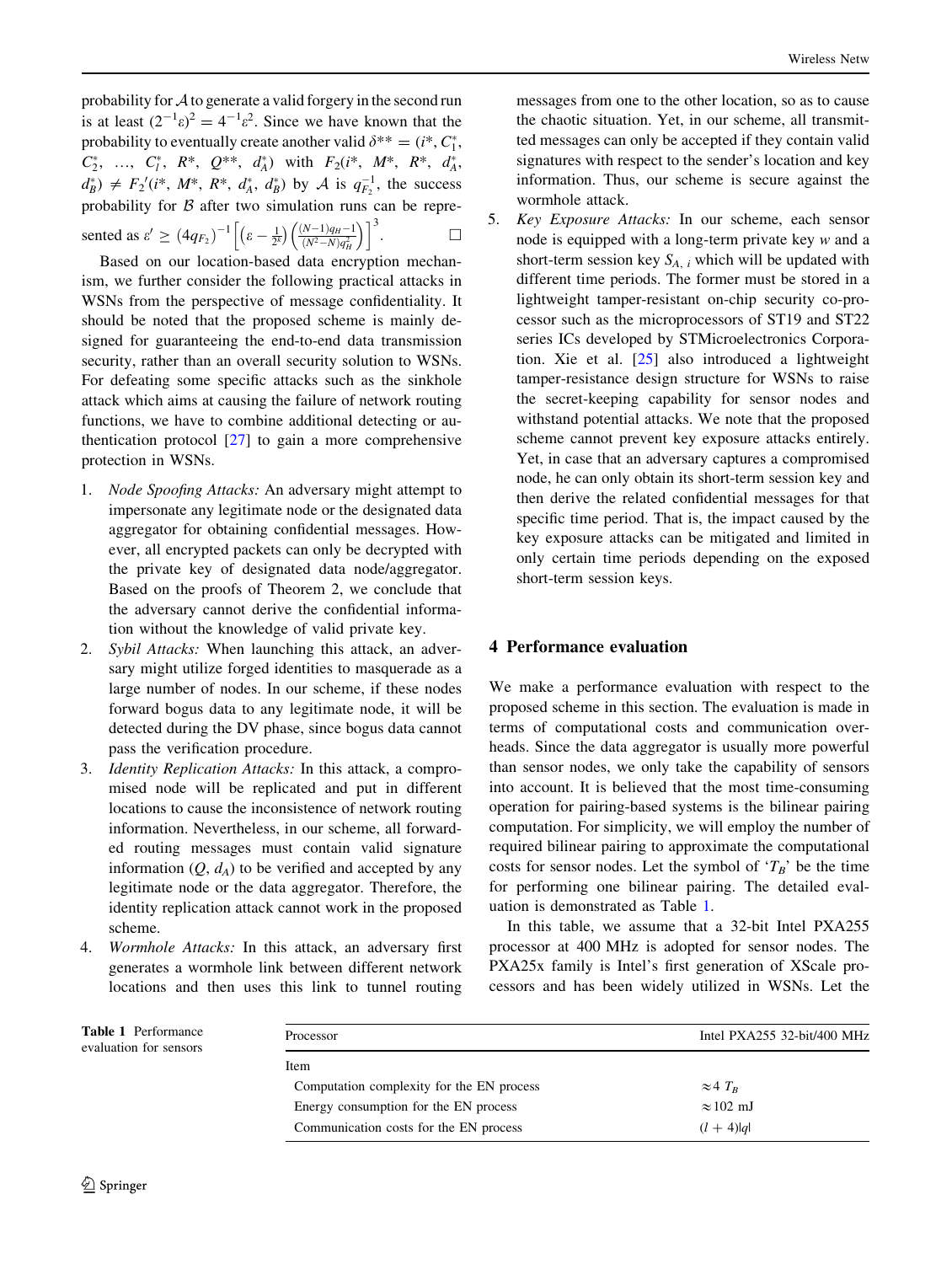<span id="page-6-0"></span>order q of  $G_1$  and  $G_2$  be a 160-bit prime and the bilinear map e be Tate pairing [1]. According to Zhang et al.'s analyses [\[27](#page-7-0)], a Tate pairing on the Intel PXA255 processor at 400 MHz roughly takes 62.04 ms and consumes 25.5 mJ, which helps derive that a sensor might approximately spend 248.16 ms and consume 102 mJ for running the EN process of the proposed scheme. As for the communication overhead, we evaluate it with the actual message length. One can observe that the transmitted messages include  $(i, C_1, C_2,$  $..., C_l, R, Q, d_A$ . That is, the total communication overheads are  $(l + 4)|q|$ . Based on the Intel PXA255 processor specification [13], the energy consumption of 121 mW is required in idle mode while 411 mW power consumption is needed in active mode. The EN process of our protocol only takes roughly 102 mJ; therefore, we can conclude that the computational costs involved in the proposed scheme can be handled by sensors in WSNs.

# 5 Conclusions

Combining the concept of location with the merits of keyinsulated systems, we introduced the first location-based data encryption for WSNs using dynamic keys. Our scheme allows a sensor node to generate a flexible ciphertext for some packet composed of many datagrams such that only the designated data aggregator has the ability to decrypt. To demonstrate the authenticity of some packet, the data aggregator is capable of revealing an ordinary signature for public verification. Our proposed protocol is conversionfree and provides unlimited time periods and random-access key-updates. In the proposed scheme, each sensor node can periodically update its private key while the corresponding public one remains unchanged. The underlining security assumption of our scheme is based on the wellknown BDHP along with CDHP over elliptic curves. We also addressed detailed security proofs and precise advantage analyses to show the feasibility of our work.

Acknowledgments This work was supported in part by the Ministry of Science and Technology of Republic of China under the contract number MOST 103-2221-E-019-001.

#### References

- 1. Barreto, P., Kim, H., Bynn, B., & Scott, M. (2002). Efficient algorithms for pairing-based cryptosystems. Advances in cryptology—CRYPTO'02 (pp. 354–368), Springer.
- 2. Boneh, D., & Franklin, M. (2001). Identity-based encryption from the Weil pairing. Advances in cryptology—CRYPTO'01 (pp. 213–229), Springer.
- 3. Cheng, C. T., Leung, H., & Manupin, P. (2013). A delay-aware network structure for wireless sensor networks with in-network data fusion. IEEE Sensors Journal, 13(5), 1622–1631.
- 4. Cheng, C. T., Tse, C. K., & Lau, F. C. M. (2011). A delay-aware data collection network structure for wireless sensor networks. IEEE Sensors Journal, 11(3), 699–710.
- 5. Delfs, H., & Knebl, H. (2002). Introduction to cryptography: Principles and applications. New York: Springer.
- 6. Dodis, Y., Katz, J., Xu, S., & Yung, M. (2002). Key-insulated public key cryptosystems. In: L. R. Knudsen (Ed.), Advances in cryptology—EUROCRYPT'02 (pp. 65–82). New York: Springer.
- 7. Dodis, Y., Katz, J., Xu, S., & Yung, M. (2003). Strong keyinsulated signature schemes. In Proceedings of public key cryptography 2003 (PKC'03), LNCS 2567 (pp. 167–144), Springer.
- 8. ElGamal, T. (1985). A public key cryptosystem and a signature scheme based on discrete logarithms''. IEEE Transactions on Information Theory, IT-31(4), 469–472.
- 9. Hanaoka, G., Hanaoka, Y., & Imai, H. (2006) .Parallel key-insulated public key encryption. In Proceedings of public key cryptography 2006 (PKC'06), LNCS 3958, pp. 105–122.
- 10. Hanaoka, Y., Hanaoka, G., Shikata, J., & Imai, H. (2005). Identity-based hierarchical strongly key-insulated encryption and its application. Advances in cryptology—ASIACRYPT'05 (pp. 495–514), Springer.
- 11. Hsu, C. L., & Lin, H. Y. (2011). New identity-based key-insulated convertible multi-authenticated encryption scheme. Journal of Network and Computer Applications, 34(5), 1724–1731.
- 12. Huang, P. K., Lin, X., & Wang, C. C. (2013). A low-complexity congestion control and scheduling algorithm for multihop wireless networks with order-optimal per-flow delay. IEEE/ACM Transactions on Networking, 21(2), 495–508.
- 13. Intel PXA255 processor electrical, mechanical, and thermal specification. [http://int.xscale-freak.com/XSDoc/PXA255/2787](http://int.xscale-freak.com/XSDoc/PXA255/27878002.pdf) [8002.pdf](http://int.xscale-freak.com/XSDoc/PXA255/27878002.pdf)
- 14. Ko, S. W., Yu, S. M., & Kim, S. L. (2013). The capacity of energy-constrained mobile networks with wireless power transfer. IEEE Communications Letters, 17(3), 529–532.
- 15. Lazos, L., Poovendran, R., Meadows, C., Syverson, P., & Chang, L. (2005). Preventing wormhole attacks on wireless ad hoc networks: A graph theoretic approach. In Proceedings of IEEE wireless communications and networking conference (WCNC'05) (pp. 1193–1199), New Orleans, LA.
- 16. Liao, Y., Qi, H., & Li, W. (2013). Load-balanced clustering algorithm with distributed self-organization for wireless sensor networks. IEEE Sensors Journal, 13(5), 1498–1506.
- 17. Lin, H. Y., & Hsu, C. L. (2011). A novel identity-based keyinsulated convertible authenticated encryption scheme. International Journal of Foundations of Computer Science, 22(3), 739–756.
- 18. Menezes, A., Oorschot, P., & Vanstone, S. (1997). Handbook of applied cryptography. Boca Raton, FL: CRC Press, Inc.
- 19. Pointcheval, D., & Stern, J. (2000). Security arguments for digital signatures and blind signatures. Journal of Cryptology, 13(3), 361–396.
- 20. Rivest, R., Shamir, A., & Adleman, L. (1978). A method for obtaining digital signatures and public-key cryptosystems. Communications of the ACM, 21(2), 120-126.
- 21. Schnorr, C. P. (1991). Efficient signature generation by smart cards. Journal of Cryptology, 4(3), 161–174.
- 22. Shamir, A. (1984). Identity-based cryptosystems and signature schemes. Advances in cryptology-CRYPTO'84 (pp. 47-53), Springer.
- 23. Stallings, W. (2005). Cryptography and network security: Principles and practices, 4th edn., New York: Pearson.
- 24. Weng, J., Liu, S., Chen, K., Zheng, D., & Qiu, W. (2008). Identity-based threshold key-insulated encryption without random oracles. In Proceedings of CT-RSA 2008, LNCS 4964 (pp. 203–220). Heidelberg: Springer.